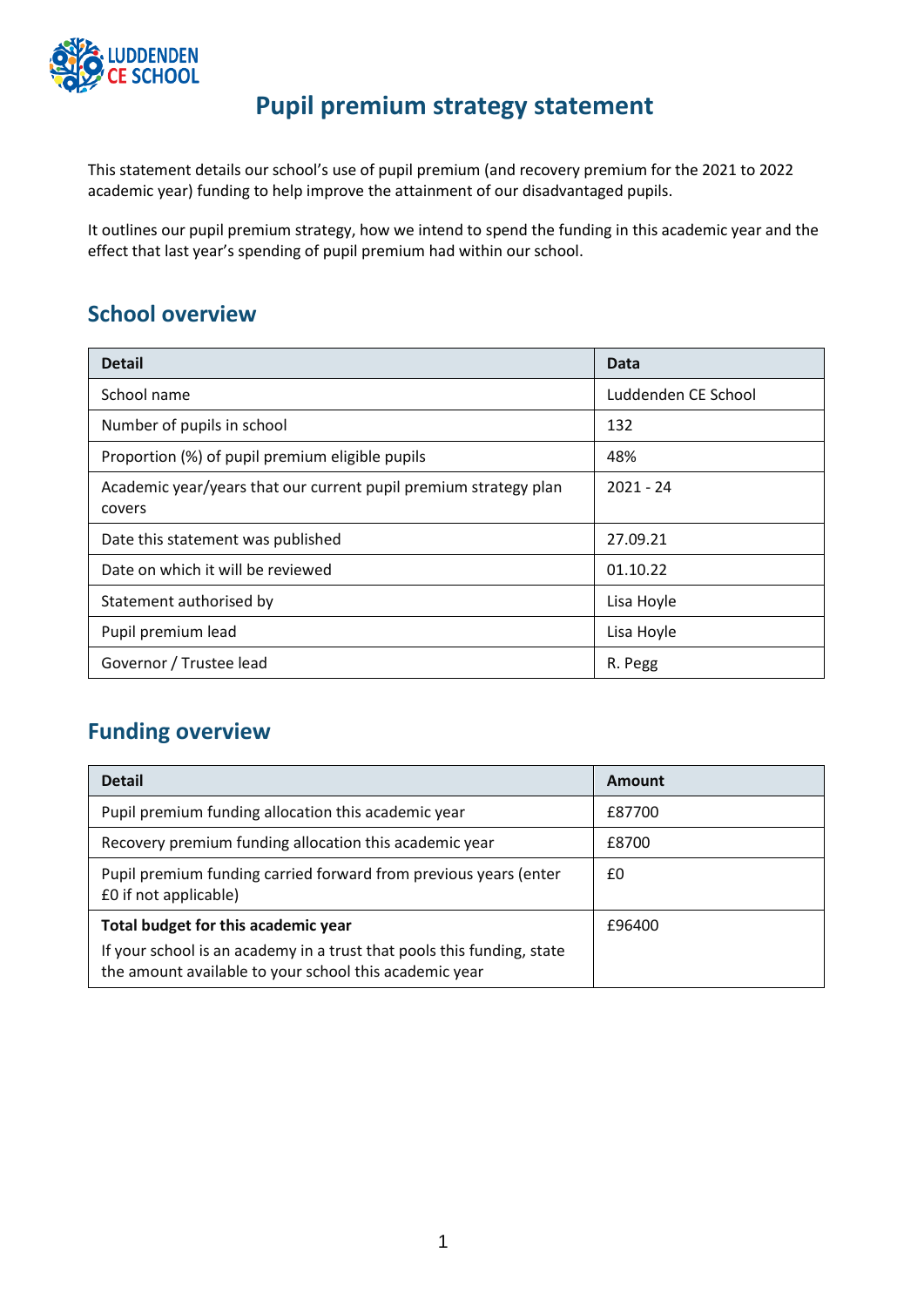# **Part A: Pupil premium strategy plan**

### **Statement of intent**

Luddenden CE School is strongly committed to inclusivity, well-being and achieving the very best for all our pupils. We recognise and understand the personal, social and academic challenges faced by our disadvantaged pupils and families, and all staff and governors share a collective drive to meet these pupils' needs and 'diminish the gap' between vulnerable pupils and their peers. Our pupil premium strategy aims to target support, resources and expertise at removing barriers to learning, facilitating access to learning and developing the necessary skills, values and confidence to succeed in school and in life. The core objectives for our disadvantaged pupils are that they are supported to; be ready to learn, read well, become numerate and develop positive self-esteem.

## **Challenges**

This details the key challenges to achievement that we have identified among our disadvantaged pupils.

| Challenge<br>number | <b>Detail of challenge</b>                                                                    |
|---------------------|-----------------------------------------------------------------------------------------------|
|                     | Poor communication skills and language delay                                                  |
|                     | Disadvantaged pupils' lack of access to and love of books & reading                           |
| 3                   | Family engagement with, and support for learning at home                                      |
|                     | The impact of social and mental health issues on pupils' readiness for school and<br>learning |
|                     | Pupils' poor self-image and low self-esteem                                                   |

#### **Intended outcomes**

This explains the outcomes we are aiming for **by the end of our current strategy plan**, and how we will measure whether they have been achieved.

| <b>Intended outcome</b>                       | <b>Success criteria</b>                                                                                                  |
|-----------------------------------------------|--------------------------------------------------------------------------------------------------------------------------|
| Improve pupils' spoken language ability       | Evidence of increased attention & engagement<br>in lessons<br>Improved vocabulary                                        |
| Improve word reading and comprehension skills | Pupils develop firm foundations for literacy<br>Pupils' reading ages consistently at or above<br>their chronological age |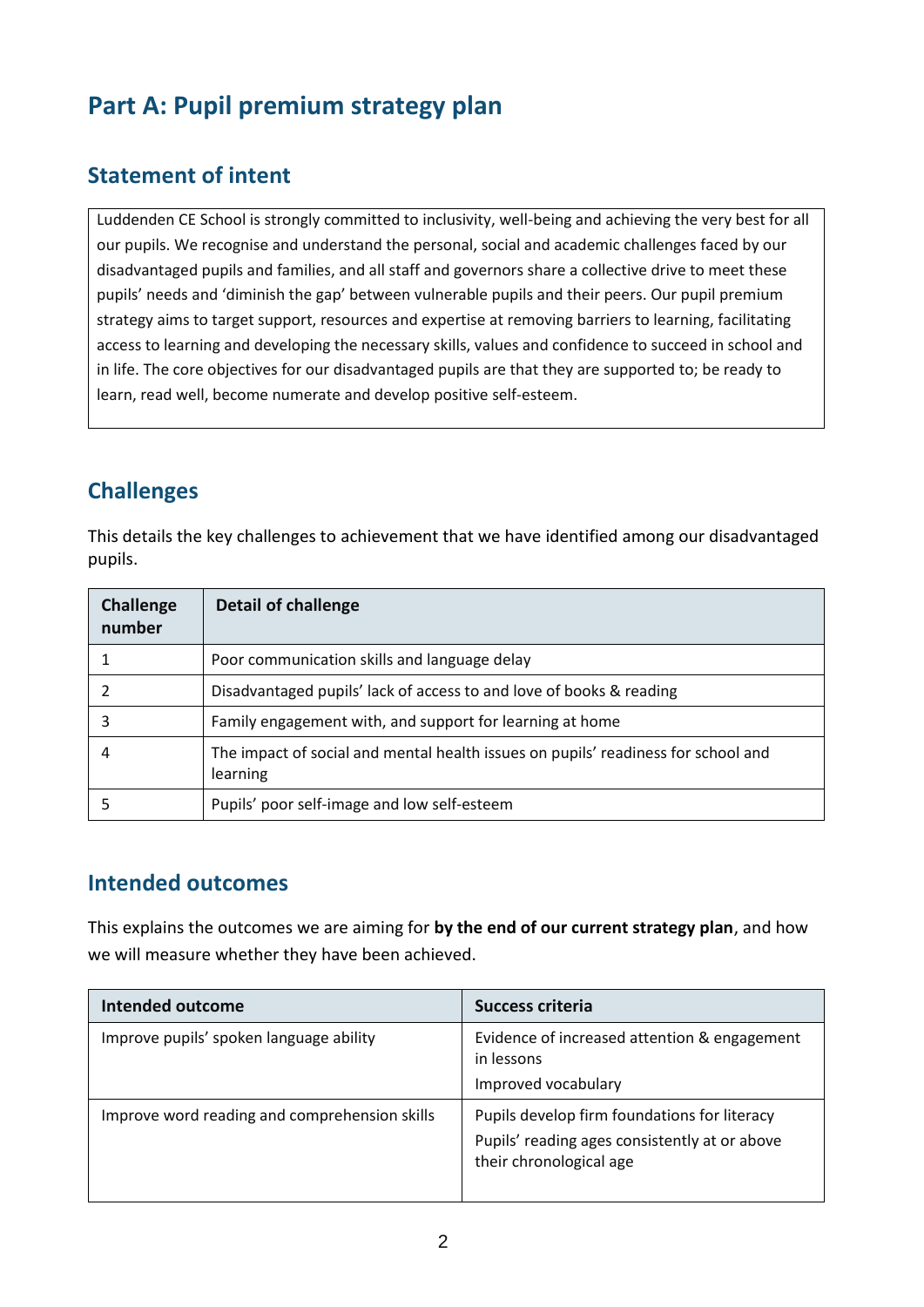| Improve engagement with reading                                                                                     | Children enjoy reading and read widely and<br>often                                                                   |
|---------------------------------------------------------------------------------------------------------------------|-----------------------------------------------------------------------------------------------------------------------|
| Ensure pupils are able to participate fully in<br>phonics lessons and receive additional support<br>where necessary | Most pupils meet or exceed the expected<br>standard in phonics                                                        |
| Improve readiness and ability to learn by working<br>to meet pupils' personal, social and emotional<br>needs        | Pupils' exhibit positive behaviour for learning<br>Pupils engage well with learning<br>Pupils learn and remember more |
| Improve pupils' self-confidence and self esteem                                                                     | Pupils demonstrate a positive self-image which<br>contributes to improved outcomes                                    |

### **Activity in this academic year**

This details how we intend to spend our pupil premium (and recovery premium funding) **this academic year** to address the challenges listed above.

#### **Teaching (for example, CPD, recruitment and retention)**

Budgeted cost: £4370

| <b>Activity</b>                                                                                                                         | Evidence that supports this approach                                                    | Challenge number(s)<br>addressed |
|-----------------------------------------------------------------------------------------------------------------------------------------|-----------------------------------------------------------------------------------------|----------------------------------|
| Further investment in<br>additional resources to<br>support the systematic<br>teaching of phonics,<br>including training &<br>resources | The reading framework: teaching the<br>foundations of literacy - GOV.UK<br>(www.gov.uk) | 1, 2                             |
| Further investment in<br>high quality library and<br>reading resources<br>(including online<br>resources)                               | Reading Research   Centre for Literacy in<br><b>Primary Education (clpe.org.uk)</b>     | 1, 2, 3                          |

### **Targeted academic support (for example, tutoring, one-to-one support structured interventions)**

Budgeted cost: £58868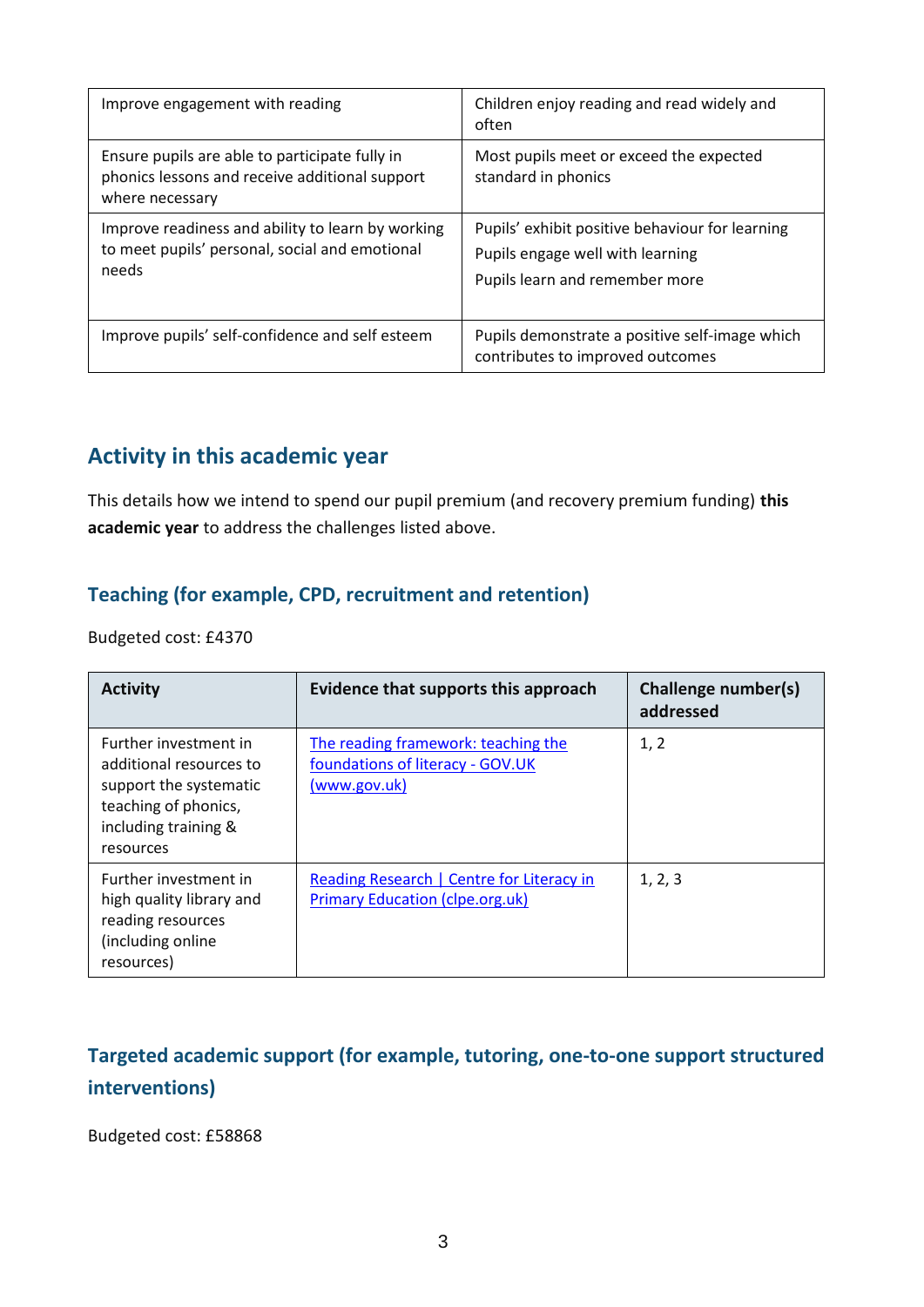| <b>Activity</b>                                                                                                              | Evidence that supports this approach                                                                                                                                 | Challenge number(s)<br>addressed |
|------------------------------------------------------------------------------------------------------------------------------|----------------------------------------------------------------------------------------------------------------------------------------------------------------------|----------------------------------|
| Delivery of NELI activities<br>to target pupils                                                                              | <b>Evidence and programme development  </b><br><b>Nuffield Early Language Intervention (NELI)</b><br>(teachneli.org)                                                 | 1, 2                             |
| Retention of small class<br>sizes and decreased adult<br>to pupil ratios to support<br>readiness engagement<br>with learning | <b>Teaching Assistant Interventions   EEF</b><br>(educationendowmentfoundation.org.uk)<br>Behaviour interventions   EEF<br>(educationendowmentfoundation.org.uk)     | 4,5                              |
| One to one and small<br>group interventions for<br>reading, writing, phonics,<br>maths                                       | <b>Teaching Assistant Interventions   EEF</b><br>(educationendowmentfoundation.org.uk)<br>Oral language interventions   EEF<br>(educationendowmentfoundation.org.uk) | 1, 2, 4, 5,                      |

## **Wider strategies (for example, related to attendance, behaviour, wellbeing)**

#### Budgeted cost: £33162

| <b>Activity</b>                                                                                                                                                                                | Evidence that supports this approach                                                                                                                                                                                       | Challenge number(s)<br>addressed |
|------------------------------------------------------------------------------------------------------------------------------------------------------------------------------------------------|----------------------------------------------------------------------------------------------------------------------------------------------------------------------------------------------------------------------------|----------------------------------|
| Continued use of<br>attachment/trauma<br>informed practice and<br>resources                                                                                                                    | Social and emotional learning   EEF<br>(educationendowmentfoundation.org.uk)<br>Touchbase<br>Circle of Security International - Early<br><b>Intervention Program for Parents and</b><br>Children                           | 4, 5                             |
| One to one behaviour<br>management support for<br>target pupils                                                                                                                                | <b>Behaviour interventions   EEF</b><br>(educationendowmentfoundation.org.uk)                                                                                                                                              | 4, 5                             |
| Establish and resource<br>school Well Being Room<br>for use by pupils, staff,<br>parents and external<br>agencies to support &<br>promote social &<br>emotional, mental health<br>& well-being | Mental health resources for schools -<br>Place2Be<br><b>Openminds in Calderdale</b><br>(openmindscalderdale.org.uk)<br>Circle of Security International - Early<br><b>Intervention Program for Parents and</b><br>Children | 3, 4, 5                          |
| Engage pupils and<br>families in Active Schools<br>programme and improve<br>activity levels                                                                                                    | Connect, influence,<br>Yorkshire Sport  <br>provide                                                                                                                                                                        | 3, 4, 5                          |

### **Total budgeted cost: £96400**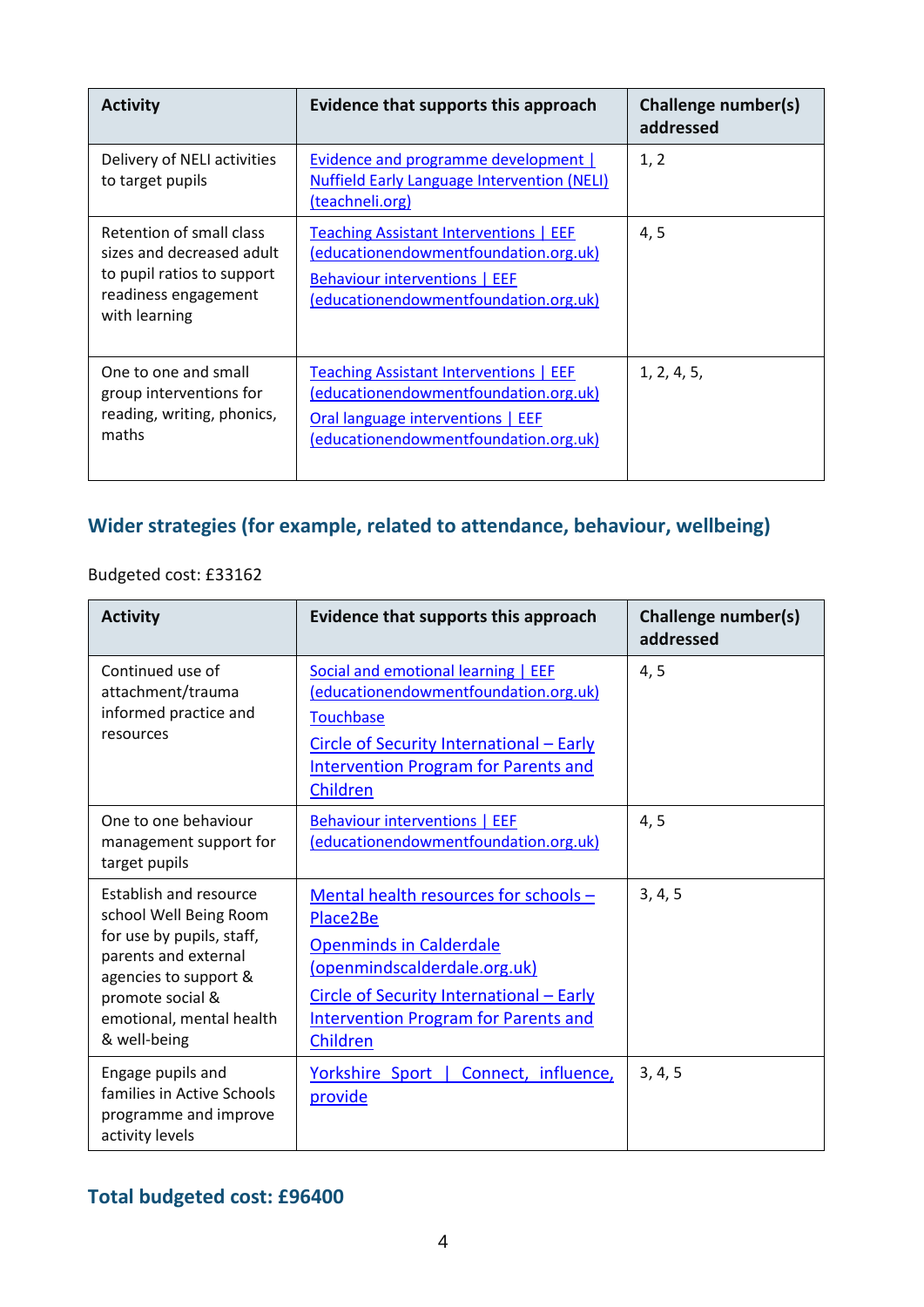# **Part B: Review of outcomes in the previous academic year**

#### **Pupil premium strategy outcomes**

This details the impact that our pupil premium activity had on pupils in the 2020 to 2021 academic year.

Due to COVID-19, performance measures have not been published for 2020 to 2021.

Work with pupils and families regarding personal, social, emotional and mental health resulted in improved attendance for PP pupils - Attendance of PP pupils rose significantly during 2020- 21 to 95.87 compared to Whole school average of 95.61 and 95.44 for Non PP pupils.

Phonics training for all staff improved the quality of phonics teaching and accelerated progress towards the majority of pupils reaching the required standard.

Additional staffing provision in the Early Years ensured smoother transition into school and development of PP pupils early language skills.

Investment in targeted group interventions for PP pupils raised pupil's reading ages to nearer match or exceed their chronological age.

Actions, support and interventions focused on improving the behaviour and development of attachment aware and trauma informed practice resulted in improved engagement and access to learning incidents and reduced behaviour incidents for target pupils and across the school.

Improvements in spelling and vocabulary evidenced in pupils' work.

Engagement with the Teaching for Mastery programme improved the quality of teaching in Maths and enabled a greater proportion of PP pupils to reach the expected standard according to internal assessment data. In Year 6 all PP pupils made expected or better progress from their starting points.

Provision of Purple Mash and digital devices for PP pupils enabled access to remote learning.

| Programme                | Provider    |
|--------------------------|-------------|
| Read, Write Inc Spelling | Oxford Owl  |
| Power of Reading         | <b>CLPE</b> |
| Purple Mash              | 2 Simple    |

#### **Externally provided programmes**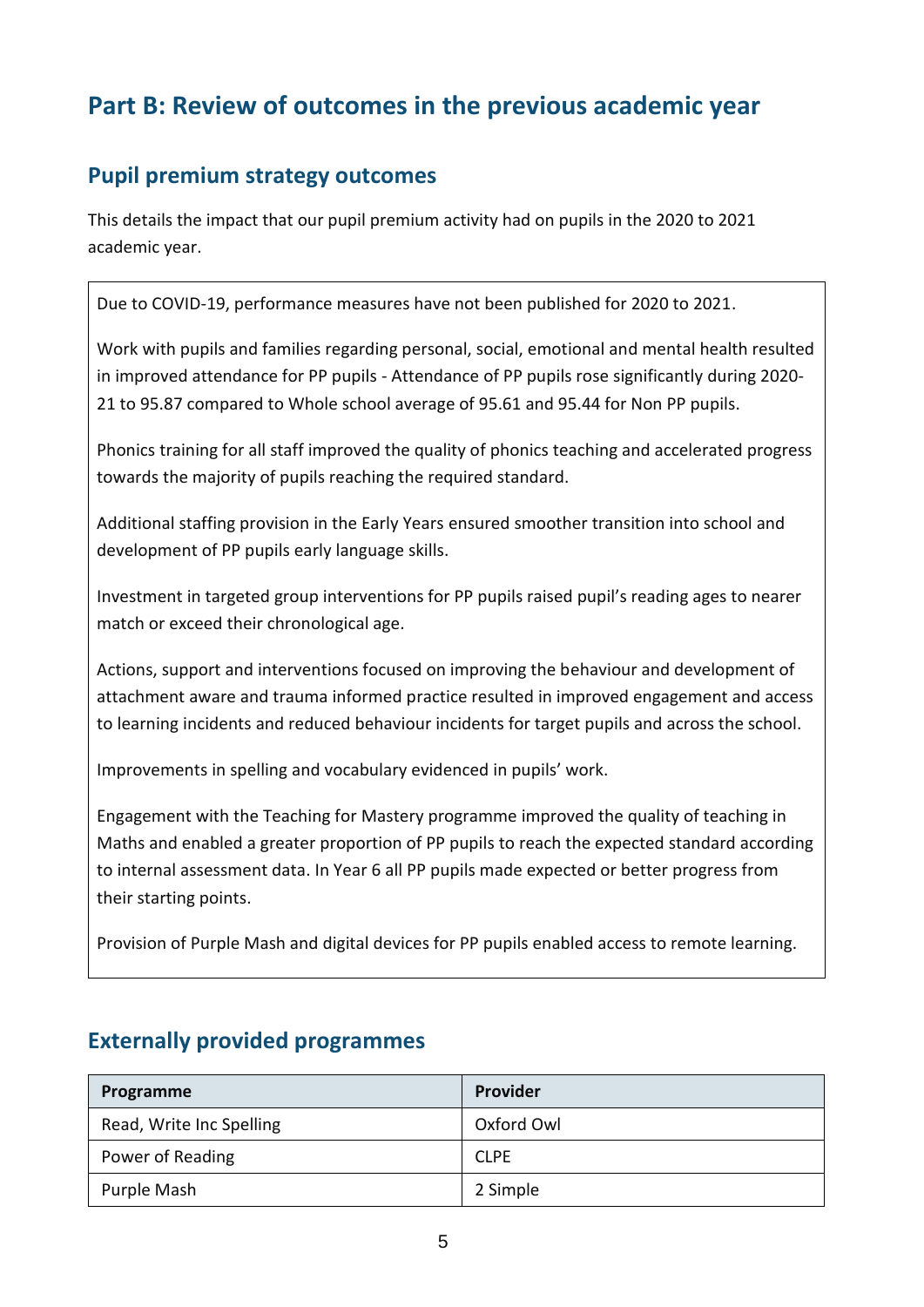| <b>Real PE</b>                       | <b>Creative Development</b> |
|--------------------------------------|-----------------------------|
| White Rose Maths Schemes of Learning | White Rose Maths            |
| Charanga Musical School              | Charanga                    |
| <b>TT Rockstars</b>                  | Maths Circle                |
| <b>Reading Planet Rocket Phonics</b> | <b>Rising Stars</b>         |